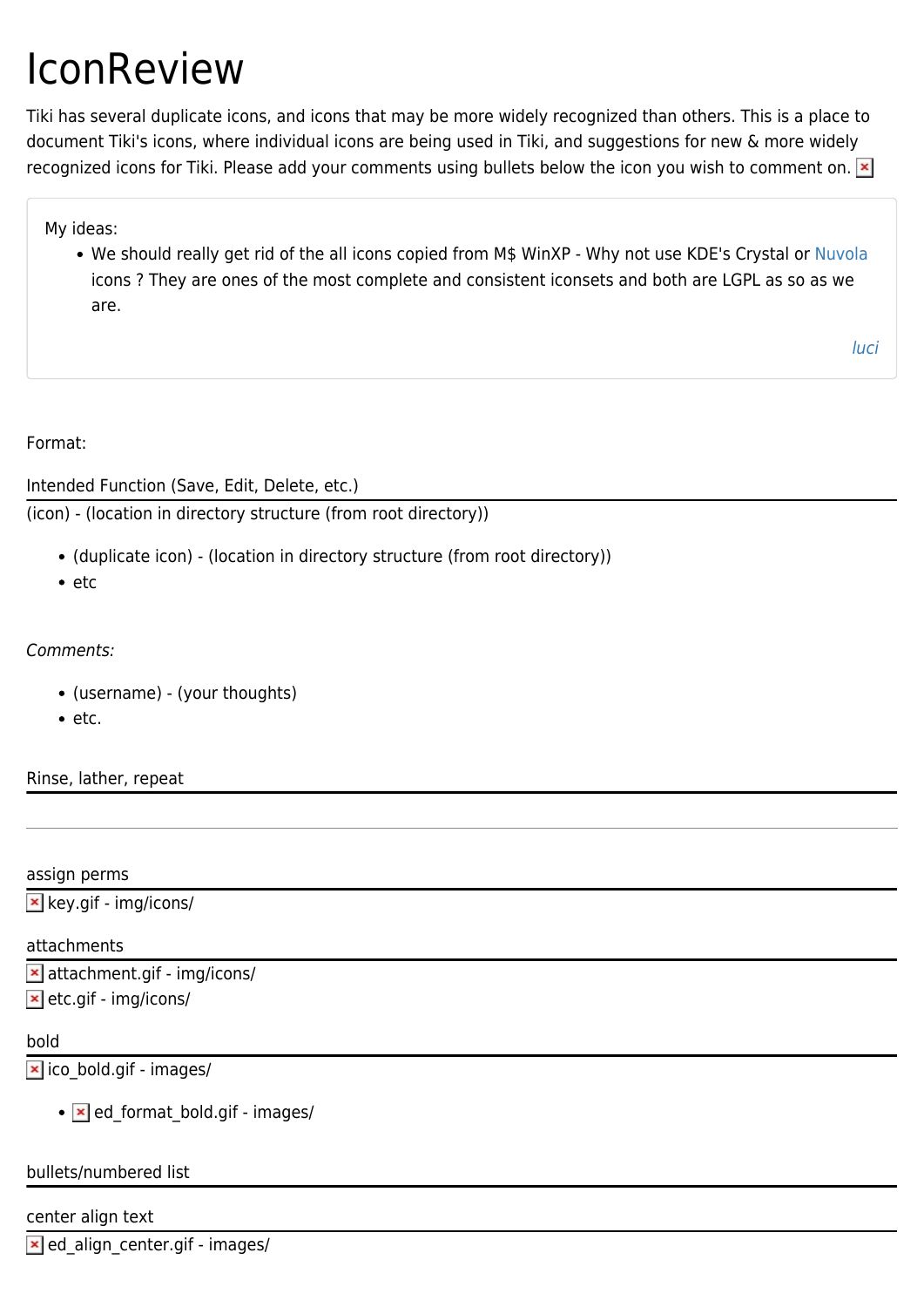• **x** ico center.gif - images/

#### config/options

- config.gif img/icons/
- config2.gif img/icons/
- change.gif img/icons/

#### copy

ed\_copy.gif - images/

- **x** ico\_copy.gif images/
- **x** ico\_copy.gif img/icons/

cut

**Ex** ed\_cut.gif - images/

- **x** ico\_cut.gif images/
- **x** ico\_cut.gif img/icons/

#### delete

- **x** ed delete.gif images/
- del.gif img/icons/
- trash.gif img/icons/
- delete.gif img/icons2/
- delete\_all.gif img/icons2/
- admin\_delete.gif img/icons2/

#### edit

edit.gif - img/icons/

edit template

**x** info.gif - img/icons/

#### favicon.ico

#### see **Shortcut Icon**

| features    |  |
|-------------|--|
| admin       |  |
| articles    |  |
| blogs       |  |
| calendar    |  |
| categories  |  |
| charts      |  |
| directory   |  |
| ephemerides |  |
| FAQs        |  |
| favorites   |  |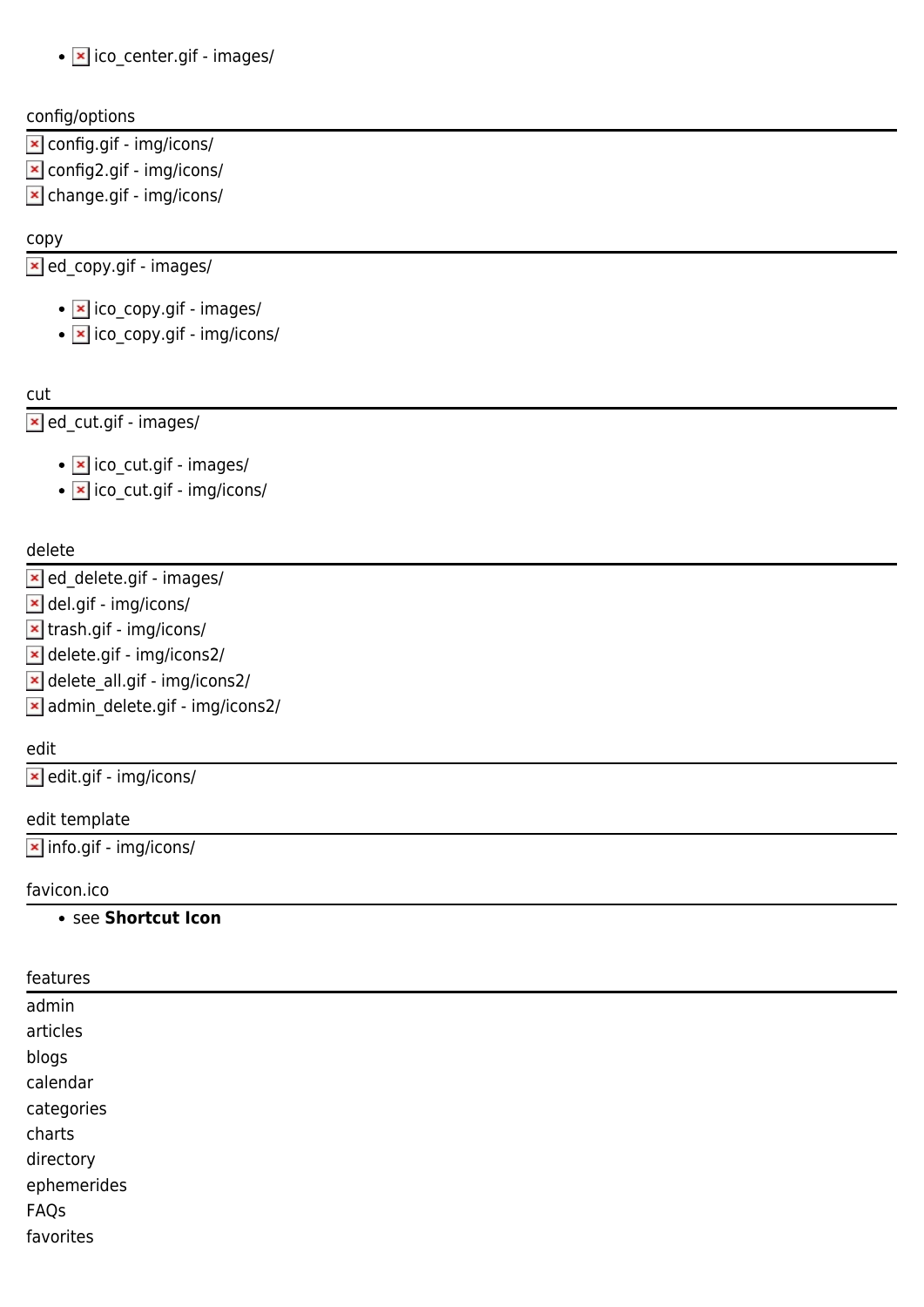| file galleries  |  |
|-----------------|--|
| forums          |  |
| image galleries |  |
| maps            |  |
| messages        |  |
| modules         |  |
| MyTiki          |  |
| notepad         |  |
| shoutbox        |  |
| tasks           |  |
| trackers        |  |
| watches         |  |
| webmail         |  |
| wiki            |  |
| workflow        |  |
| file types      |  |

find

# help

help.gif - img/icons/

#### home

home.gif - img/icons/

• **x** home.gif - img/icons2/

home\_url.gif - img/icons/

## indent

ico\_indent.gif - img/icons/

- **Ex** ed\_indent\_more.gif images/
- **x** ico\_indent.gif images/

## italics

ico\_italic.gif - img/icons/

- **Ex** ed\_format\_italic.gif images/
- **x** ico\_italic.gif images/

# justify text

ico\_justify.gif - img/icons/

- **x** ed\_align\_justify.gif images/
- **x** ico\_justify.gif images/

left align text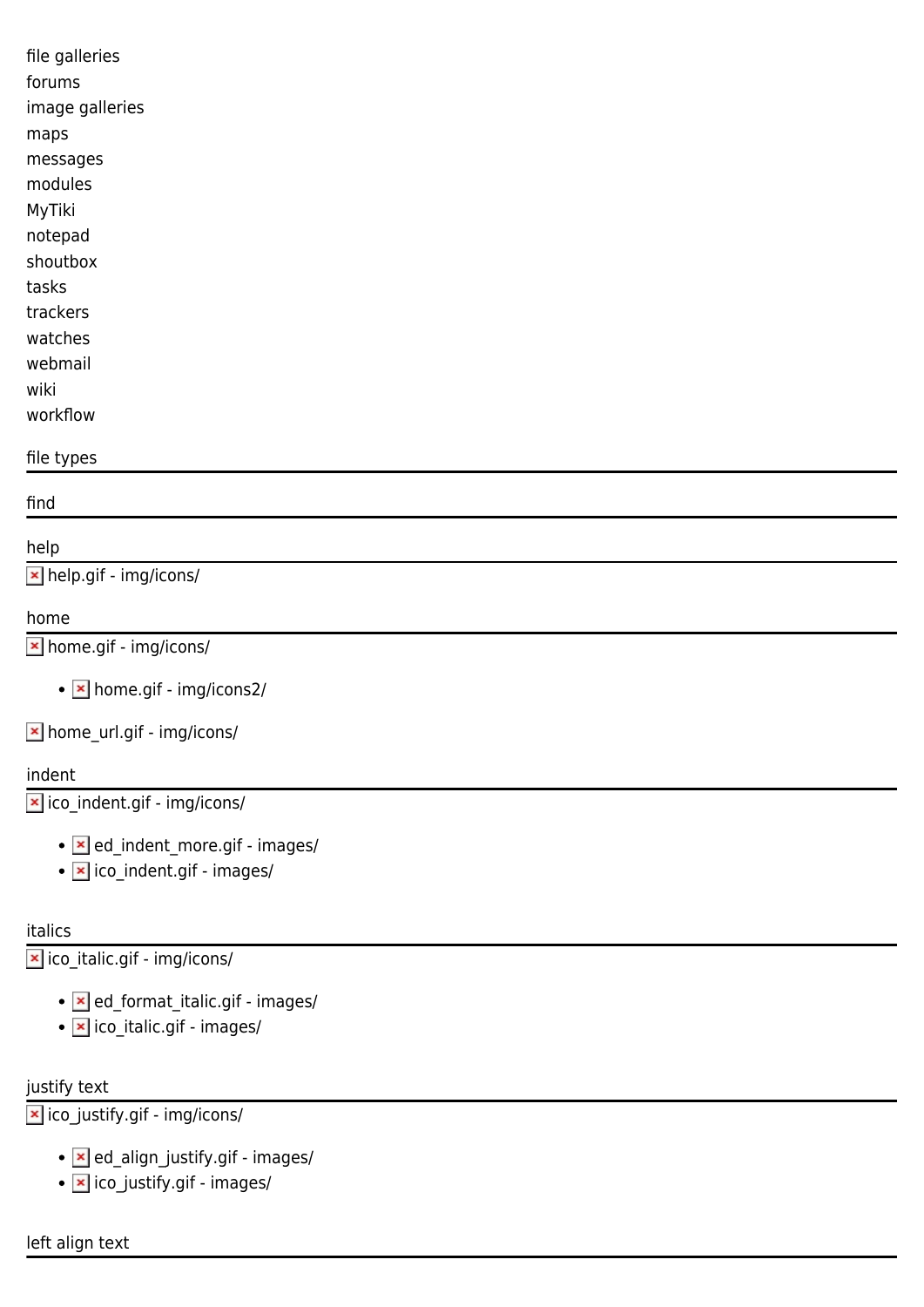# ico\_left.gif - img/icons/

- **x** ed\_align\_left.gif images/
- **x** ico\_left.gif images/

#### live support

#### locked

logout

## next

next.gif - img/icons/

**x** toright.gif - img/icons/

## "outdent"

ico\_outdent.gif - img/icons/

- **x** ico outdent.gif images/
- **z** ed indent less.gif images/

# paste

# clipboard.gif - img/icons/

- **x** ico paste.gif img/icons/
- **x** ico paste.gif images/

## previous

back.gif - img/icons/

toleft.gif - img/icons/

## print

ico\_print.gif - images/

• **x** ico\_print.gif - img/icons/

## redo

ed\_redo.gif - images/

- **x** ico redo.gif images/
- $\cdot$   $\overline{\phantom{a}}$  ico redo.gif img/icons/

## right align text

ico\_right.gif - img/icons/

- **x** ed align right.gif images/
- $\bullet$   $\times$  ico right.gif images/